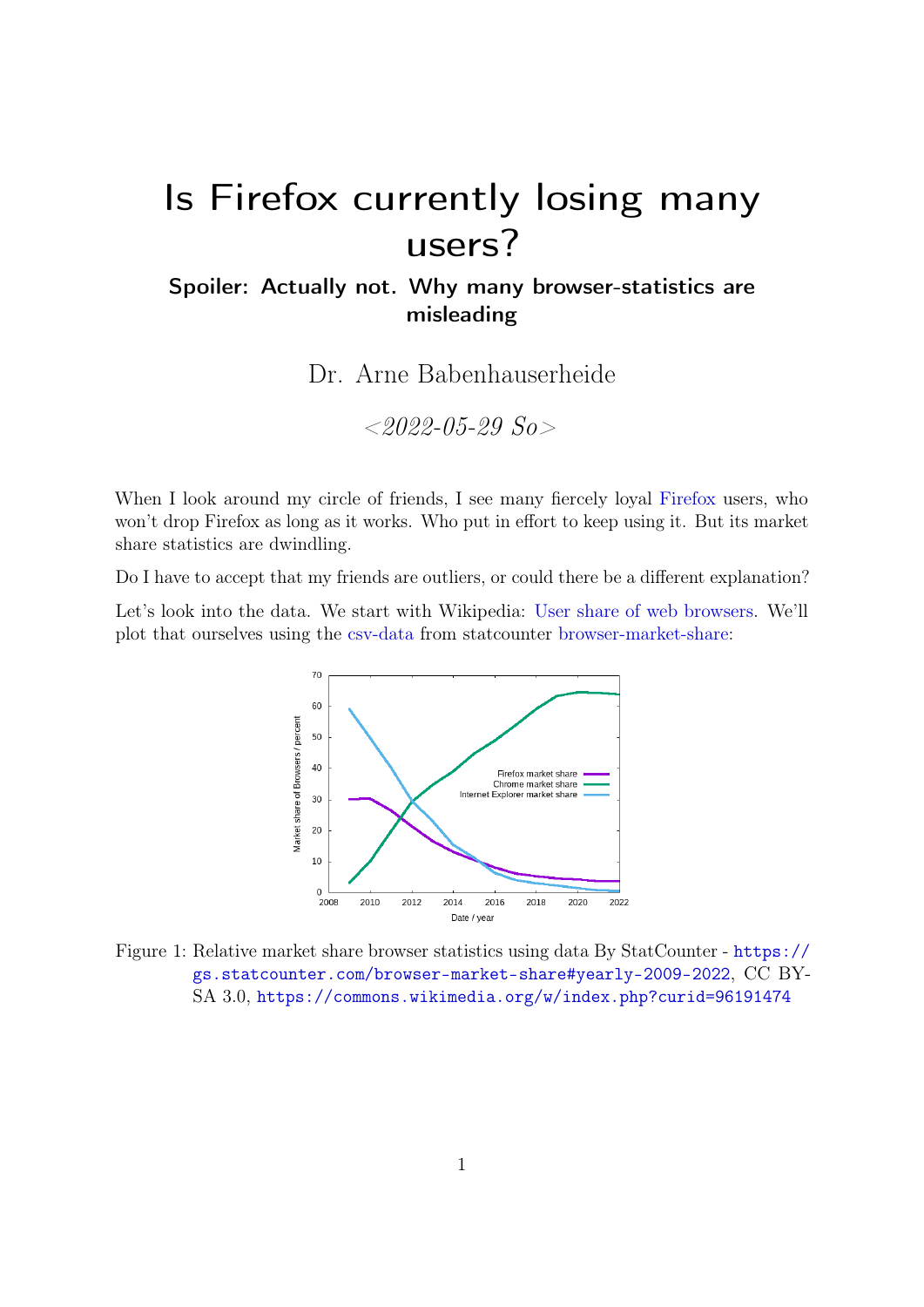That looks pretty clear,  $\frac{1}{1}p$  $\frac{1}{1}p$  $\frac{1}{1}p$  and it is what almost every news site shows you. But it is relative — does it actually tell us something about user count?

We'll need reference data: How many internet users are there? Luckily there is data on that by the ITU:

• ITU regional global Key ICT indicator aggregates Oct 2021.xlsx — which fraction of the population has internet? More specifically the table "Individuals using the Internet".

So now all we need to do is to scale the browser statistics graph with each years number of people with Internet.

First we open the ITU file with libreoffice and export it as CSV file. After selecting only "Individuals using the Internet" (the relevant part) and removing thousand-separators from numbers, this gives us millions of people. To ease reading of this article, the data is in the appendix.

Then we get the exported data from the browser statistics from statcounter [browser](https://gs.statcounter.com/browser-market-share#yearly-2009-2022)[market-share:](https://gs.statcounter.com/browser-market-share#yearly-2009-2022) browser-ww-yearly-2009-2022.csv.

Now all we need to do is to merge these and plot the result with gnuplot:

<span id="page-1-0"></span><sup>&</sup>lt;sup>1</sup>Keep in mind that this data is imperfect. It gives an indication of the market share and its changes, but it is not the one truth. As comparison: Netmarketshare gives a browser share of [1.77 to 3.62](https://netmarketshare.com/browser-market-share.aspx?options=%7B%22filter%22%3A%7B%7D%2C%22dateLabel%22%3A%22Custom%22%2C%22attributes%22%3A%22share%22%2C%22group%22%3A%22browser%22%2C%22sort%22%3A%7B%22share%22%3A-1%7D%2C%22id%22%3A%22browsersDesktop%22%2C%22dateInterval%22%3A%22Monthly%22%2C%22dateStart%22%3A%222020-05%22%2C%22dateEnd%22%3A%222022-04%22%2C%22plotKeys%22%3A%5B%7B%22browser%22%3A%22Firefox%22%7D%5D%2C%22segments%22%3A%22-1000%22%7D) [% throughout 2021](https://netmarketshare.com/browser-market-share.aspx?options=%7B%22filter%22%3A%7B%7D%2C%22dateLabel%22%3A%22Custom%22%2C%22attributes%22%3A%22share%22%2C%22group%22%3A%22browser%22%2C%22sort%22%3A%7B%22share%22%3A-1%7D%2C%22id%22%3A%22browsersDesktop%22%2C%22dateInterval%22%3A%22Monthly%22%2C%22dateStart%22%3A%222020-05%22%2C%22dateEnd%22%3A%222022-04%22%2C%22plotKeys%22%3A%5B%7B%22browser%22%3A%22Firefox%22%7D%5D%2C%22segments%22%3A%22-1000%22%7D) while statcounter only gives 3.62%. A ground truth we have is the [Public Data](https://data.firefox.com/dashboard/user-activity) [Report](https://data.firefox.com/dashboard/user-activity) by Mozilla which shows 200 Million users — in line with statcounter but not so much with netmarketshare.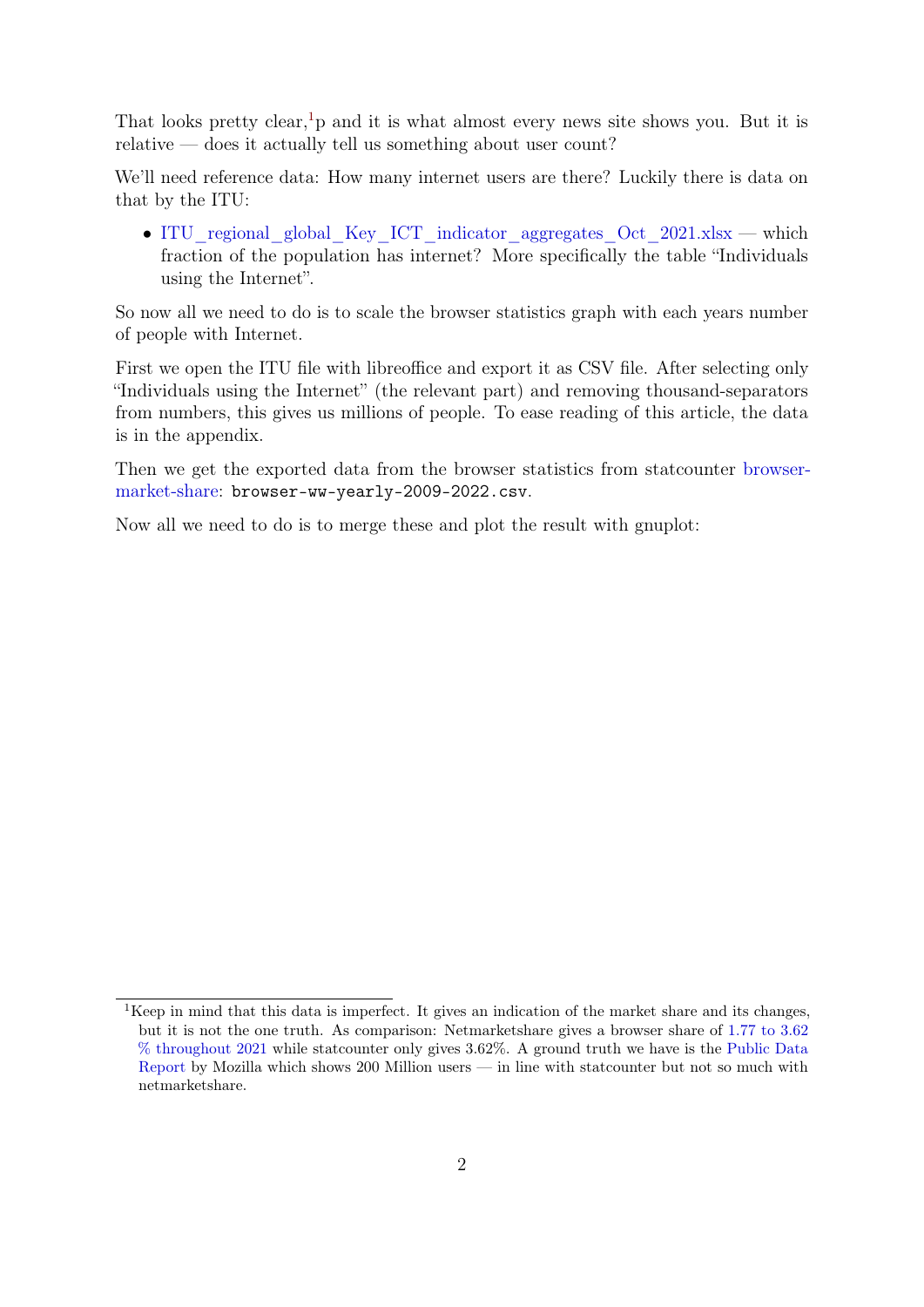

That does not look as enigmatic as before: Compared to the time when Firefox was the one browser that challenged the atrocity that was (and is) Internet Explorer, Firefox lost about two third of its users, but now its user count seems to have stabilized.

Comparing that to the [Public Data Report](https://data.firefox.com/dashboard/user-activity) by Mozilla shows a pretty good match: About 200 Million users, mostly stable.

So why do many browser stats look so awful?

Let's add the numbers of internet users all over the world to the diagram (thank you, ITU!):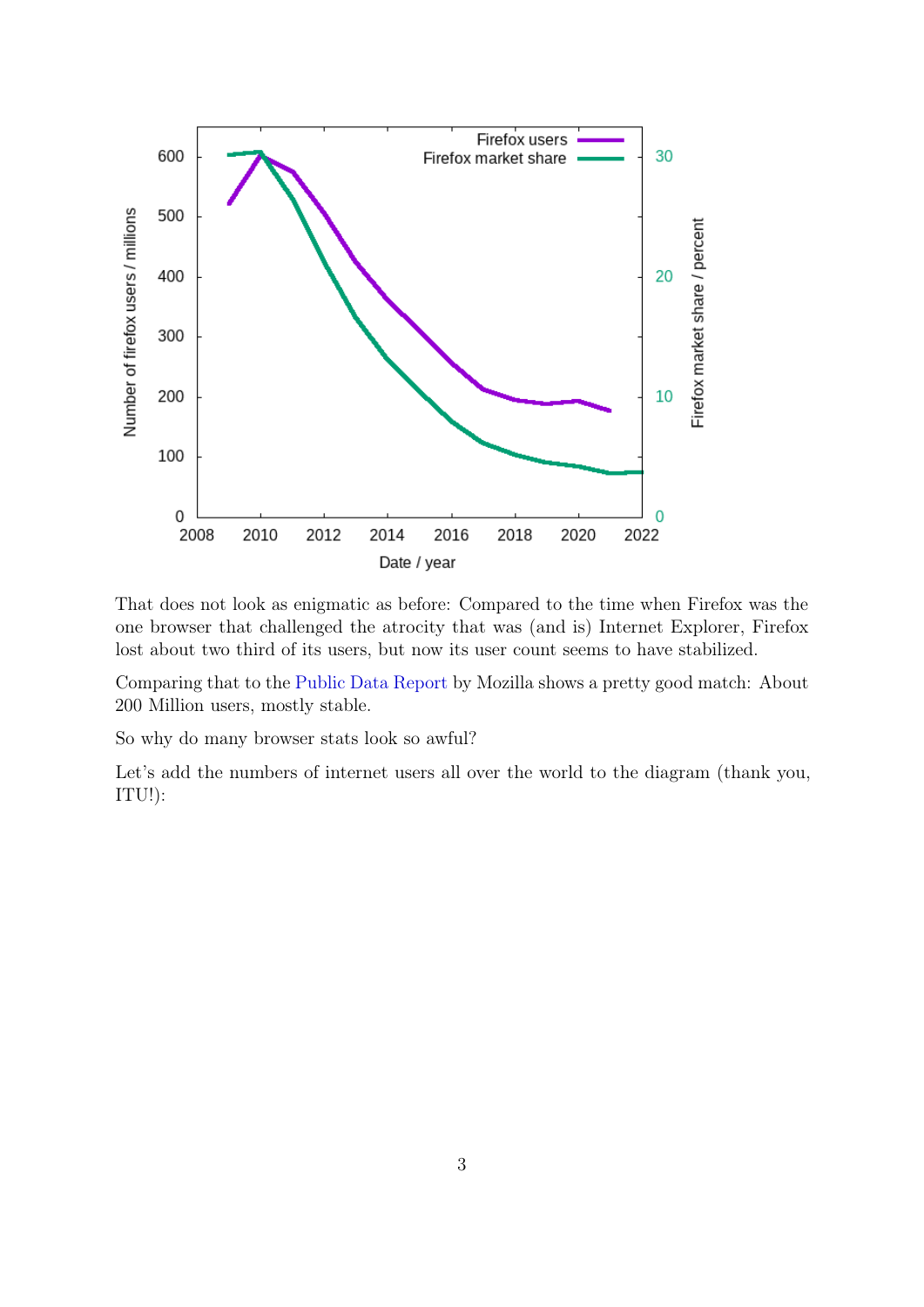

In the time since Firefox was the only alternative to IE, the number of internet users increased by factor 4. But why did Firefox not manage to get them as users?

Let's also look at the browsers bundled with most mobile phones and tablets: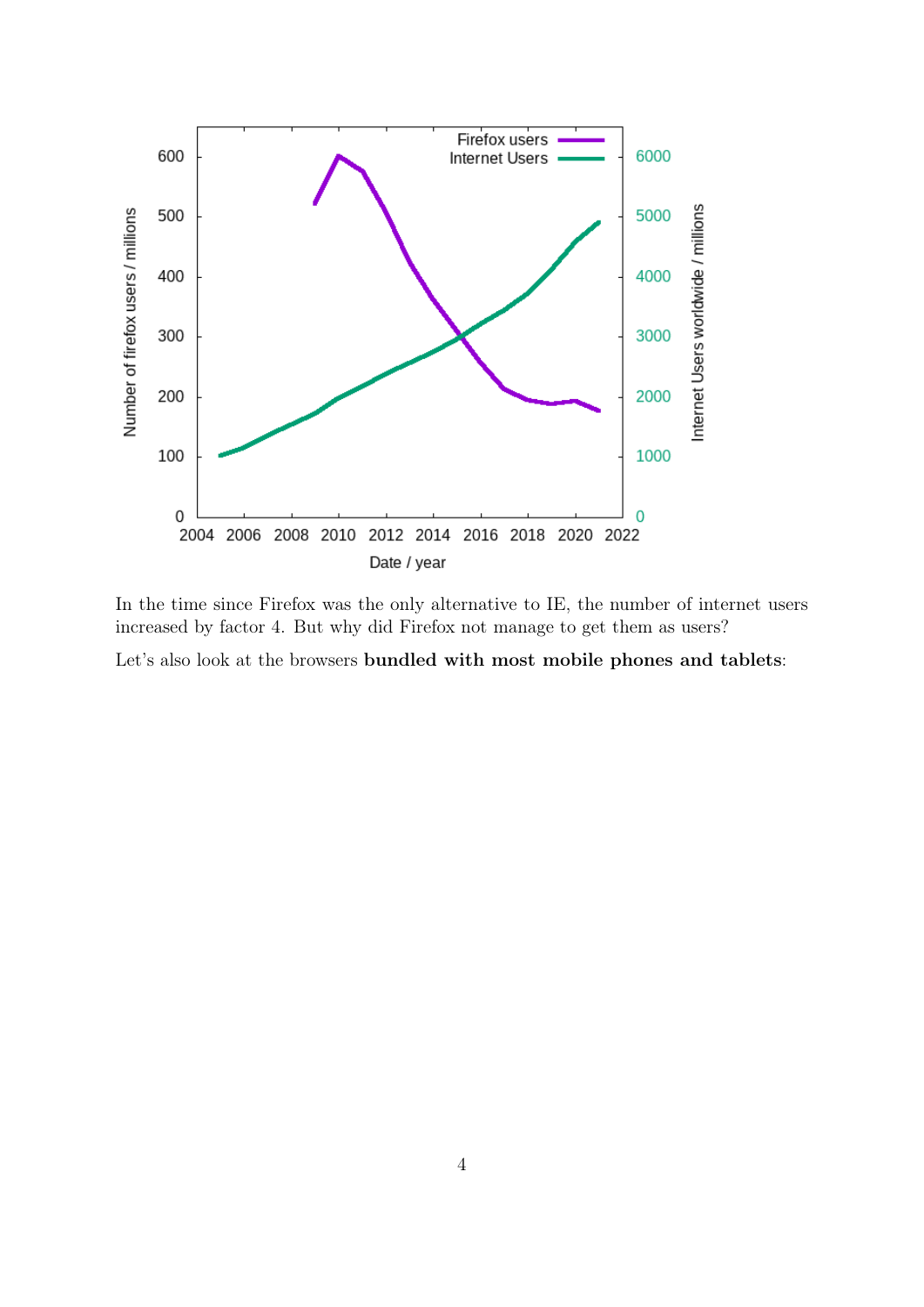

So the market share we see shows that while Firefox might not have lost as many old users as the market share would suggest, it did not manage to reach many of the new users on mobile platforms. But many Firefox users stayed Firefox users and over the past 5 years user count mostly stabilized.

When I saw that, it caused a major shift in my perception of browsers: What we're seeing is not mainly the effect of failures by Firefox, but rather of anti-competitive bundling of browsers on mobile platforms.

Because on mobile Firefox is almost non-existent, even though it does provide decent support nowadays.

Let's look at data one last time: browsers on mobile: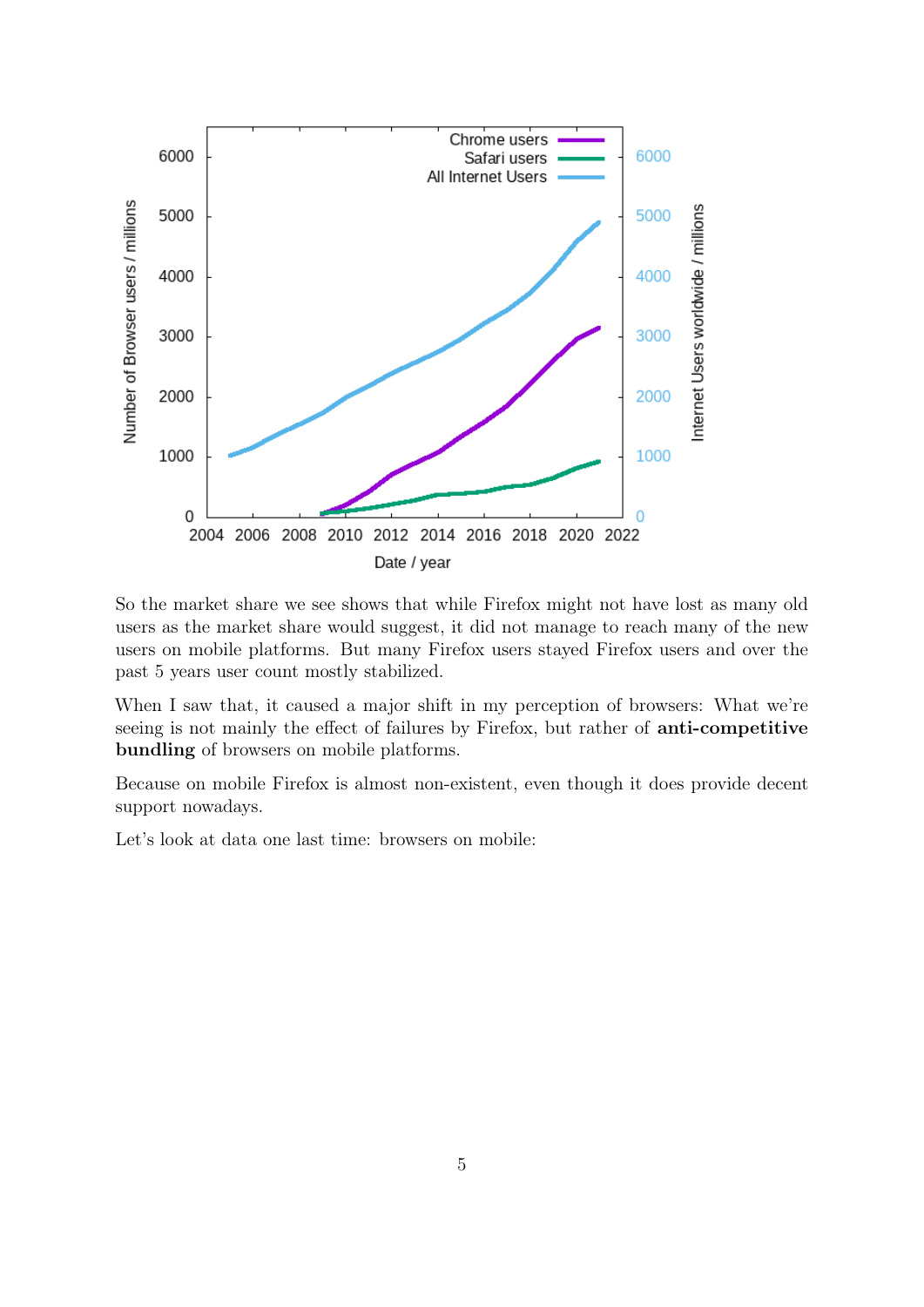

Figure 2: Relative market share on mobile browser statistics using data By StatCounter - [https://gs.statcounter.com/browser-market-share#](https://gs.statcounter.com/browser-market-share#yearly-2009-2020) [yearly-2009-2020](https://gs.statcounter.com/browser-market-share#yearly-2009-2020), CC BY-SA 3.0, [https://commons.wikimedia.org/w/](https://commons.wikimedia.org/w/index.php?curid=96191474) [index.php?curid=96191474](https://commons.wikimedia.org/w/index.php?curid=96191474)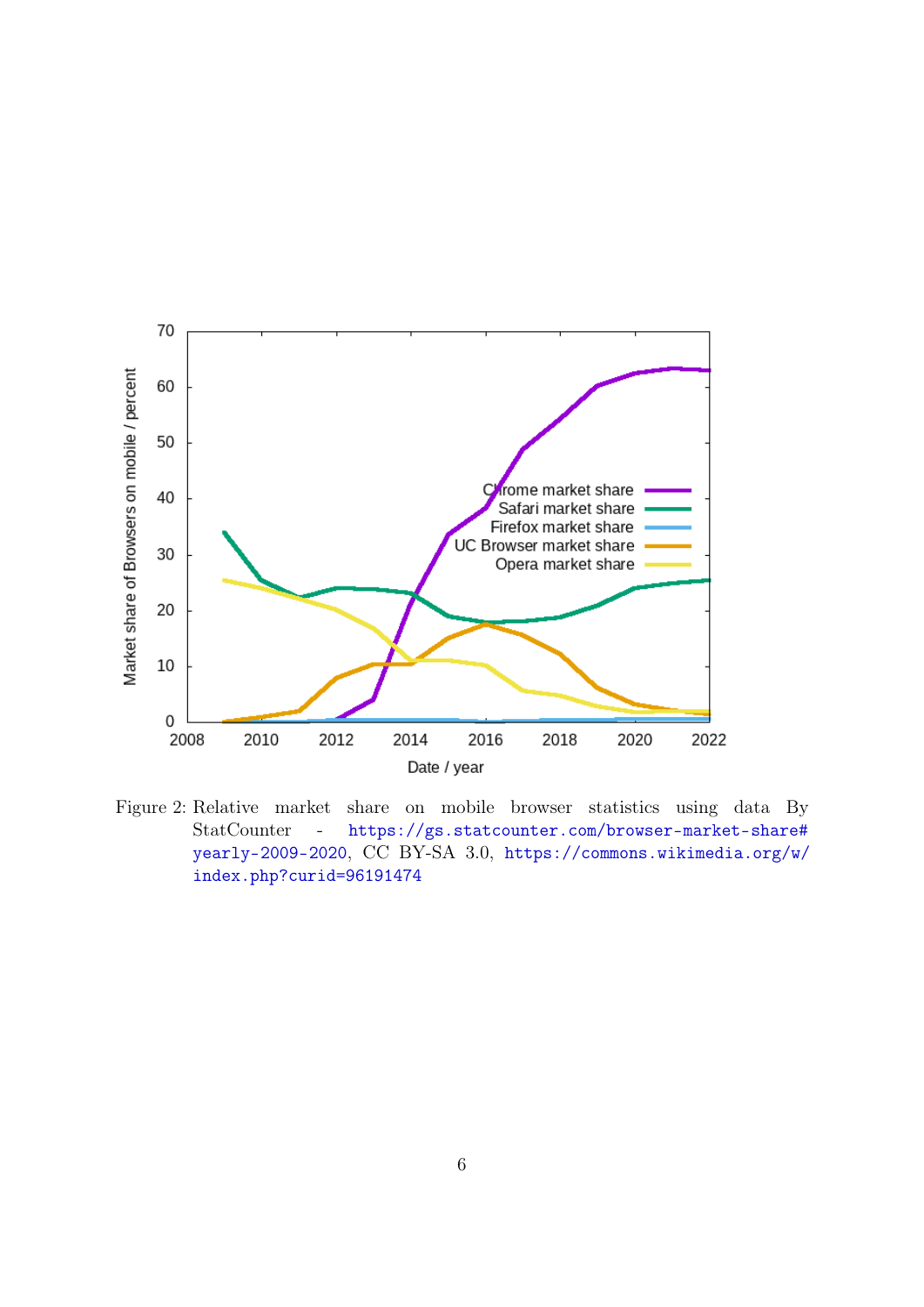Safari and Chrome are the browsers bundled with most mobile phones. This should make it pretty clear that only the browsers bundled with the phones have decent market share while all others are losing it, even if they started strong like Opera or got some temporary foothold like UC Browser. So this is clearly a bundling issue.

The one opportunity Mozilla really missed might have been Firefox OS, abandoned in 2015 (but still in use on some TVs and lots of small phones today, see [KaiOS\)](https://en.wikipedia.org/wiki/KaiOS). That would have played the bundling game, but that should not be required on open platforms. And this openness of platforms is what is missing.

In 1998, Microsoft [was sued for violating antitrust laws,](https://en.wikipedia.org/wiki/United_States_v._Microsoft_Corp.) but could settle in 2001 to only provide its API to others, and in 2010 [Microsoft was forced to offer alternative browsers](https://www.theguardian.com/technology/2010/mar/02/microsoft) [in Windows](https://www.theguardian.com/technology/2010/mar/02/microsoft) in the EU, but this turned out to benefit Chrome the most.

Still, these statistics show that it is high time anti-trust actions are pulled on mobile.

And if you're a web developer and you are tempted to drop Firefox support, then keep in mind that that might just cost you those of your users with the highest loyalty — the ones you want to lose the least, because they are the ones most likely to stick with you even if a hip, new, VC-crammed competitor comes around and tries to disrupt you.

Those 200 million users may not be the largest group of internet users, but they are 200 million, and they decided to stick to Firefox again and again in the past decade against many kinds of anti-competitive actions.

And beware of using the wrong statistical measure to take decisions: different from the market share, the Firefox user count stabilized in the past years.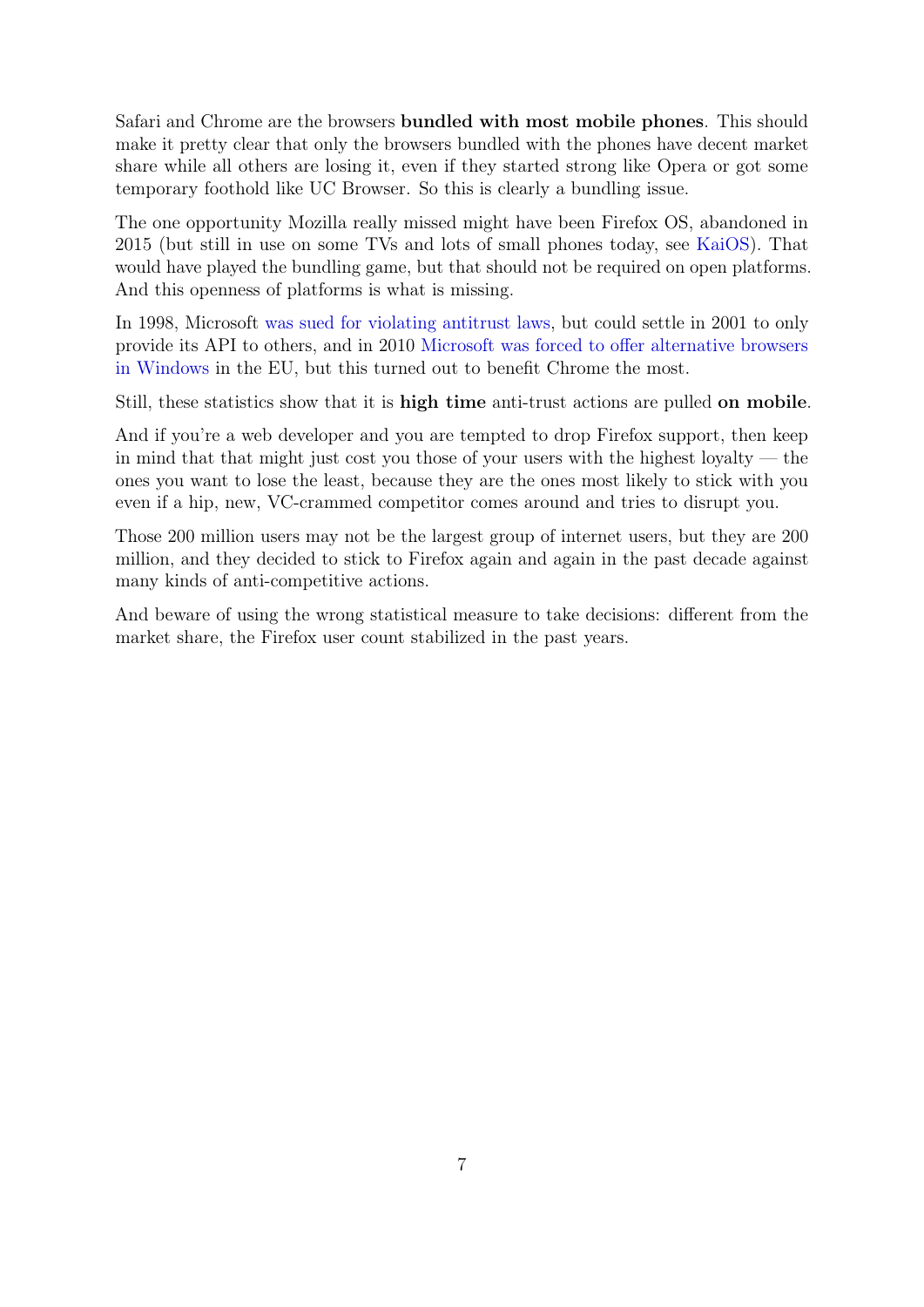

# Appendix

### Data: Internet users by year and region

Selecting only "Individuals using the Internet" (the relevant part) and removing thousandseparators from numbers, this gives us millions of people.

Year, 2005, 2006, 2007, 2008, 2009, 2010, 2011, 2012, 2013, 2014, 2015, 2016, 2017, 2018, 2019, 2020, World,1023,1147,1367,1545,1727,1981,2174,2387,2562,2750,2954,3217,3444,3729,4119,4585 Developed,616,650,723,754,778,826,844,900,927,952,968,1026,1046,1077,1104,1129,1157 Developing,408,496,645,791,949,1155,1330,1487,1635,1798,1986,2192,2398,2652,3015,3456 Least Developed Countries (LDCs), 6, 8, 15, 14, 19, 24, 31, 39, 50, 76, 98, 134, 165, 202, 232, 260, 2 Land Locked Developing Countries (LLDCs), 7, 10, 13, 17, 23, 32, 41, 51, 62, 73, 91, 103, 118, 134, Small Island Developing States (SIDS), 8, 9, 11, 13, 14, 16, 18, 20, 23, 24, 27, 30, 34, 37, 39, 42, 4

note: 2021 is **estimated**.

#### Data: market share

Then we get the exported data from the browser statistics from statcounter [browser](https://gs.statcounter.com/browser-market-share#yearly-2009-2022)[market-share:](https://gs.statcounter.com/browser-market-share#yearly-2009-2022) browser-ww-yearly-2009-2022.csv.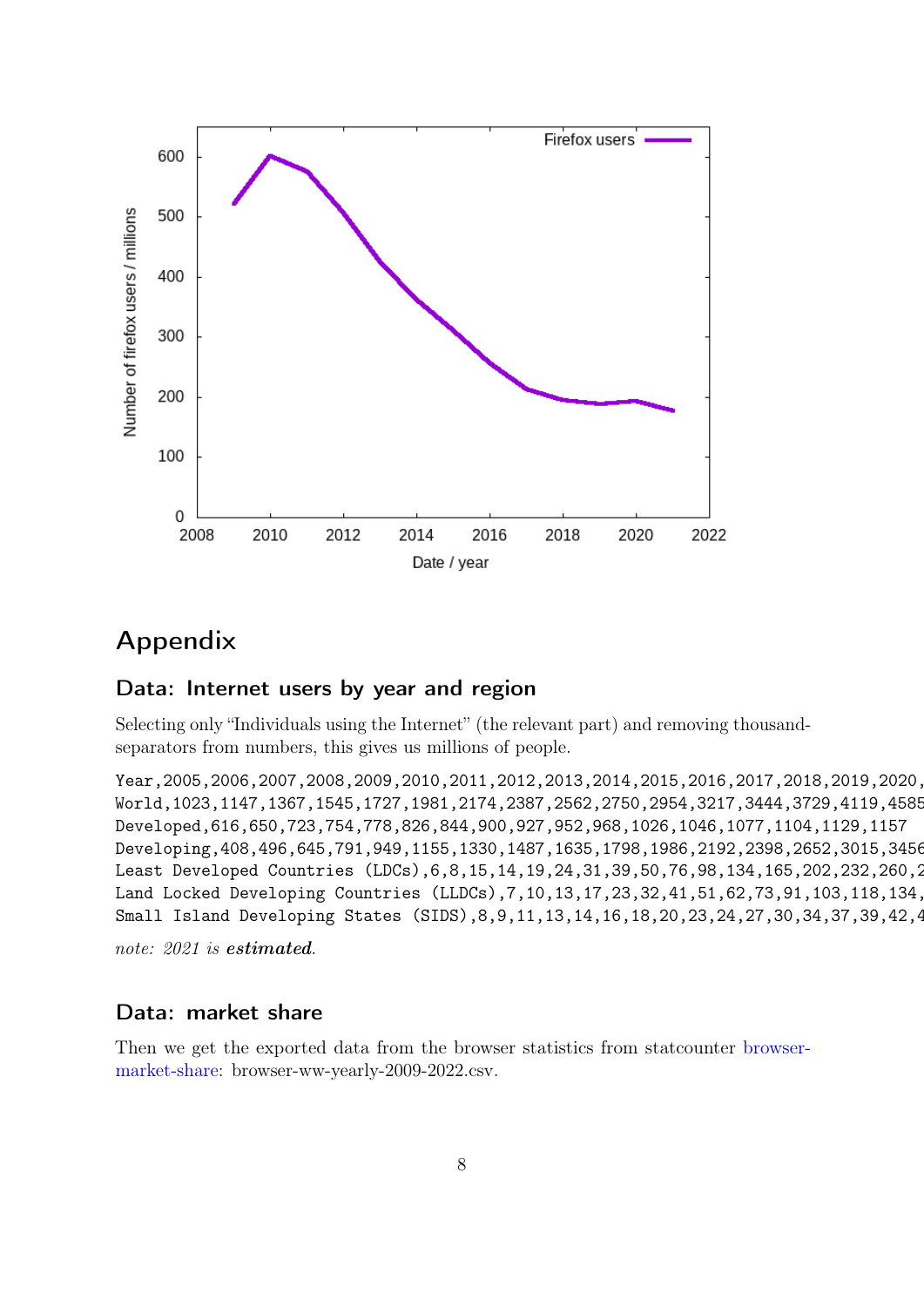By StatCounter - <https://gs.statcounter.com/browser-market-share#yearly-2009-2022>, CC BY-SA 3.0, <https://commons.wikimedia.org/w/index.php?curid=96191474>

Year, Chrome, IE, Firefox, Safari, Opera, Android, UC Browser, Samsung Internet, Edge Legacy, N 2009,3.23,59.1,30.17,3.41,2.85,0.02,0,0,0,0.19,0.08,0.01,0,0.03,0,0,0.03,0,0,0.12,0,0,0,0,0.32,0,0,0,0,0,0.2,0.03,0.02,0,0,0.01,0,0,0,0.17 2010,9.95,49.93,30.35,4.93,2.6,0.27,0.03,0,0,0.48,0.48,0.01,0,0.1,0,0,0.21,0,0,0.14,0 2011,19.79,40.31,26.49,6.36,3.08,1.16,0.12,0,0,0.94,0.7,0.02,0,0.21,0,0,0.14,0,0,0.14,0.04,0,0.02,0,0.04,0,0,0.04,0,0.05,0.02,0.02,0.02,0,0,0.02,0,0.04,0.03,0.19 2012,29.3,29.66,21.27,9.04,3.67,2.89,0.85,0,0,1.14,0.55,0.07,0,0.4,0,0.11,0.11,0.02,0 2013,34.67,23.15,16.55,10.94,3.68,5.37,1.68,0,0,1.12,0.53,0.25,0,0.39,0.22,0.21,0.16,0.05,0.13,0.09,0.06,0.14,0.08,0,0.01,0.03,0,0.08,0,0.04,0,0.02,0.02,0.03,0,0.01,0.03,0.02,0.02,0.21 2014,38.94,15.46,13.17,13.77,4,7.23,2.83,0,0,1.09,0.43,0.62,0,0.38,0.24,0.44,0.17,0.11,0.13,0.05,0.07,0.17,0.13,0.03,0.02,0.06,0,0.07,0.01,0.02,0,0.01,0.04,0.03,0,0.02,0.02,0.01,0.01,0.22 2015,44.87,11.24,10.51,13.06,5,6.31,5.37,0,0.28,0.42,0.34,0.73,0,0.15,0.28,0.18,0.15,0.16,0.13,0.02,0.09,0.12,0.09,0.07,0.02,0.05,0,0.04,0.04,0.01,0,0.02,0.02,0.03,0,0.02,0.02,0.01,0.01,0.19 2016,49.08,6.25,7.97,13.31,5.47,3.96,7.77,2.33,1.42,0.11,0.26,0.62,0,0.07,0.28,0.09,0.1,0.09,0.08,0.01,0.08,0.01,0.07,0.14,0.02,0.07,0,0.02,0.07,0,0,0.01,0.01,0.03,0,0.02,0.02,0,0,0.15 2017,53.96,3.95,6.19,14.51,3.84,2.39,8.25,3.3,1.85,0.07,0.13,0.34,0,0.02,0.27,0.05,0.06,0.12,0.07,0.01,0.07,0,0.04,0.13,0.02,0.06,0,0.01,0.09,0,0,0.01,0,0.03,0,0.01,0.01,0,0,0.14 2018,59.12,3,5.21,14.43,3.52,1.49,6.66,2.77,1.95,0.04,0.05,0.17,0,0.01,0.25,0.03,0.05,0.28,0.06,0.01,0.07,0,0.03,0.11,0.02,0.09,0.33,0,0.07,0,0,0.01,0,0.02,0.01,0.01,0.01,0,0,0.13 2019,63.31,2.24,4.57,15.86,2.57,0.86,3.3,3.45,2.14,0.01,0.02,0.08,0,0,0.25,0.02,0.04,0.25,0.06,0,0.08,0,0.02,0.12,0.04,0.13,0.35,0,0.06,0,0,0,0,0,0.07,0,0.01,0,0,0.1 2020,64.6,1.35,4.22,17.84,1.99,0.51,1.74,3.35,1.38,0,0.01,0.02,1.45,0,0.26,0.25,0.03,0.28,0.06,0,0.04,0,0.02,0.09,0.09,0.12,0.08,0,0.05,0,0,0,0,0,0.11,0,0.01,0,0,0.03 2021,64.45,0.62,3.62,18.9,2.24,0.62,1.21,3.11,0.22,0,0,0,3.59,0,0.24,0.29,0.02,0.26,0.05,0,0.02,0,0.02,0.04,0.08,0.08,0.08,0,0.04,0,0,0,0,0,0.12,0,0.01,0,0,0.02 2022,63.88,0.47,3.71,19.25,2.21,0.68,0.84,2.84,0.15,0,0,0,4.06,0,0.23,0.24,0.01,0.23,0.05,0,0.02,0,0.02,0.06,0.08,0.08,0.08,0,0.03,0,0,0,0,0,0.11,0,0.01,0,0,0.67

#### Browsers on mobile

By StatCounter - <https://gs.statcounter.com/browser-market-share#yearly-2009-2022>, CC BY-SA 3.0, <https://commons.wikimedia.org/w/index.php?curid=96191474>

Year, Chrome, Safari, UC Browser, Android, Opera, Samsung Internet, Nokia, BlackBerry, IEMobil 2009,0,34.03,0,2.46,25.33,0,18.96,8.08,0.94,2.78,0,0,0,0,0,0,0.49,0,0,1.71,1.38,0,0,0 2010,0,25.37,0.95,9.09,23.9,0,16.24,16.23,0.22,3.51,0,0,0,0,0,0,1.04,0,0,0.68,0.36,0, 2011,0,22.18,1.9,18.11,22.1,0,15.4,11.44,0.36,3.41,0.02,0,0.33,0,0.68,0,0.84,0,0,0.37,0.38,0.62,0.57,0,0,0.28,0,0,0,0,0,0,0.01,0.31,0.7 2012,0.35,23.9,7.88,23.95,20.11,0,10.58,4.83,0.66,3.64,0.33,0.03,0.41,0,1.17,0,0.6,0, 2013,3.98,23.8,10.31,28.68,16.75,0,6.9,3.06,1.54,2.41,0.35,0.05,0.42,0,0.52,0.1,0.26, 2014,21.25,23.03,10.31,23.1,11.06,0,4.03,1.52,2.29,1.41,0.41,0.1,0.46,0,0.25,0.12,0.07,0,0.02,0.13,0.08,0.05,0.05,0,0,0.01,0,0.06,0.04,0.05,0.01,0,0.02,0,0.08 2015,33.58,18.84,15.12,15.39,11.04,0,1.2,0.93,2.08,0.42,0.3,0.2,0.25,0,0.1,0.09,0.02,0.01,0.04,0.05,0.05,0.02,0.01,0,0,0,0.04,0.03,0.07,0.04,0.03,0,0.01,0,0.03 2016,38.38,17.92,17.56,7.33,10.15,5.36,0.25,0.59,1.42,0.17,0.08,0.09,0.16,0,0.04,0.1,0.01,0.11,0.05,0.02,0.04,0.01,0.01,0,0,0,0.03,0.01,0.03,0.02,0.04,0,0,0,0.01 2017,48.86,18.08,15.56,3.49,5.61,6.42,0.13,0.24,0.65,0.04,0.21,0.12,0.08,0,0.02,0.08,0,0.14,0.08,0.01,0.02,0,0,0,0,0,0.09,0.01,0.02,0.01,0.02,0,0,0,0.01 2018,54.17,18.77,12.31,1.98,4.78,5.46,0.08,0.09,0.33,0.02,0.43,0.36,0.06,0.64,0.01,0.14,0,0.1,0.1,0,0.01,0,0,0,0,0,0.03,0.01,0.01,0.01,0.01,0.08,0,0,0.01 2019,60.14,20.75,6.17,0.98,2.88,6.86,0.03,0.03,0.15,0.01,0.36,0.33,0.04,0.69,0,0.23,0 2020,62.5,24.05,3.21,0.36,1.71,6.49,0,0.01,0.04,0,0.45,0.39,0.04,0.15,0,0.22,0,0.09,0 2021,63.3,24.77,2.13,0.54,2,5.67,0,0.01,0.01,0,0.5,0.32,0.03,0.15,0,0.14,0,0.1,0.14,0 2022,63.08,25.36,1.43,0.66,1.85,5,0,0,0,0,0.5,0.28,0.04,0.14,0,0.13,0,0.02,0.12,0,0,0

## Processing: Aggregation

Multiply market share with the number of internet users in the same year.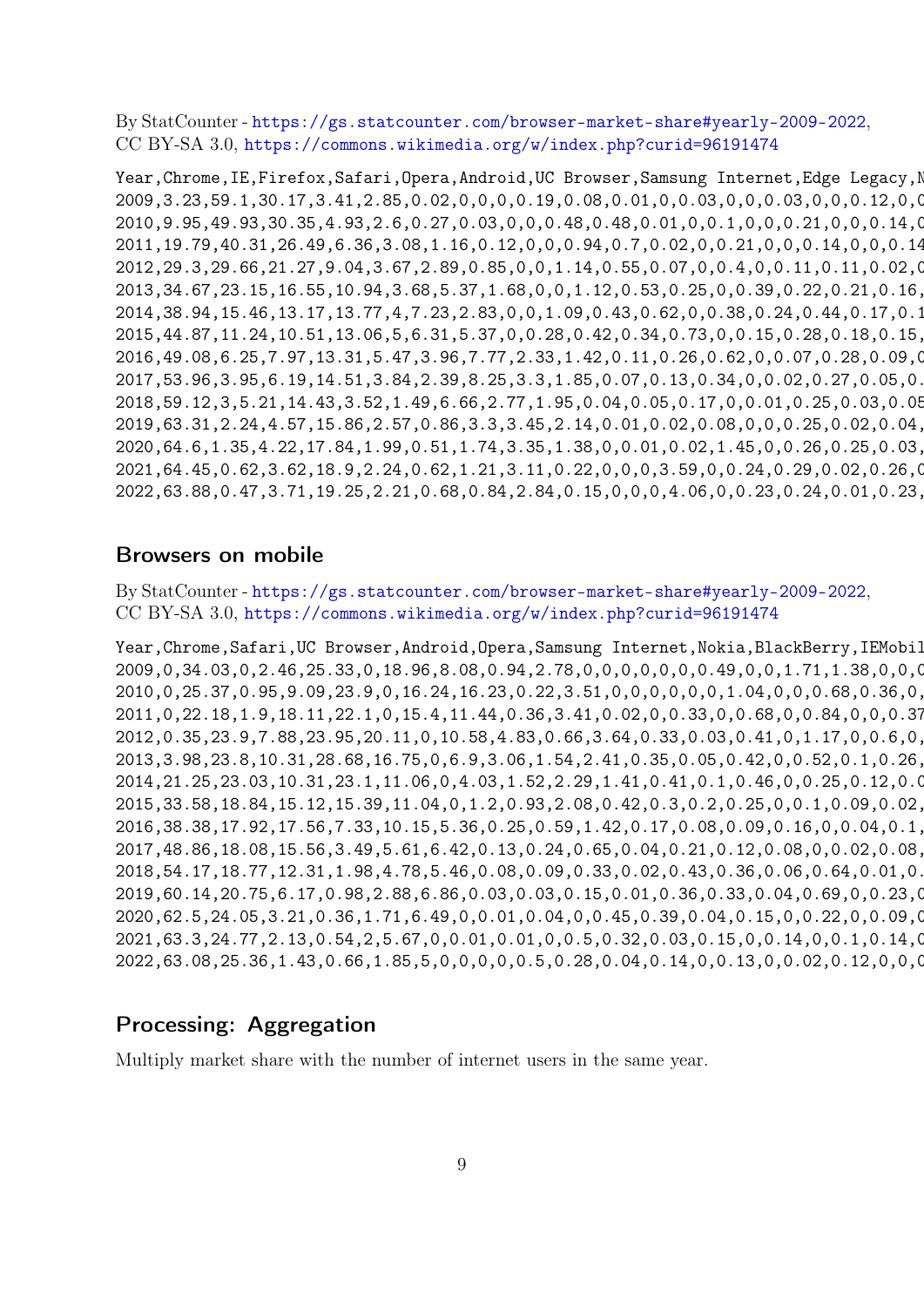```
import : dsv ;; using https://github.com/artyom-poptsov/guile-dsv
         only (srfi :26) cut ;; allows for simpler mapping
;; browser market share has swapped axes; me must undo that
define : swap-axes table
  map : \lambda (n) : map (cut list-ref \langle > n) table
        iota : length : car table
;; read the the data
define : read-csv filename
  dsv->scm : open-input-file filename
           . \#\, ;; delimiter: ,
define individuals-with-internet-table
  read-csv "itu-individuals-using-the-internet.csv"
define browser-market-share
  swap-axes
    read-csv "browser-ww-yearly-2009-2022.csv"
;; select the data
define : select-row name table
  map string->number
    and=> (assoc name table) cdr
;; internet users
define iwi-years : select-row "Year" individuals-with-internet-table
define iwi-world : select-row "World" individuals-with-internet-table
;; map from year to number of internet users
define iwi-year->world : map cons iwi-years iwi-world
;; browser market share data we'll need
define bms-years : select-row "Year" browser-market-share
define bms-firefox : select-row "Firefox" browser-market-share
define bms-chrome : select-row "Chrome" browser-market-share
define bms-safari : select-row "Safari" browser-market-share
define : scale-by-total-internetusers year percentage
  and=> (assoc year iwi-year->world)
    \lambda (multiplier)
      list : number->string year
             number->string : * percentage (cdr multiplier) 0.01
define : marketshare->usercount marketshare
  filter : \lambda (x) x
    map scale-by-total-internetusers
      . bms-years marketshare
```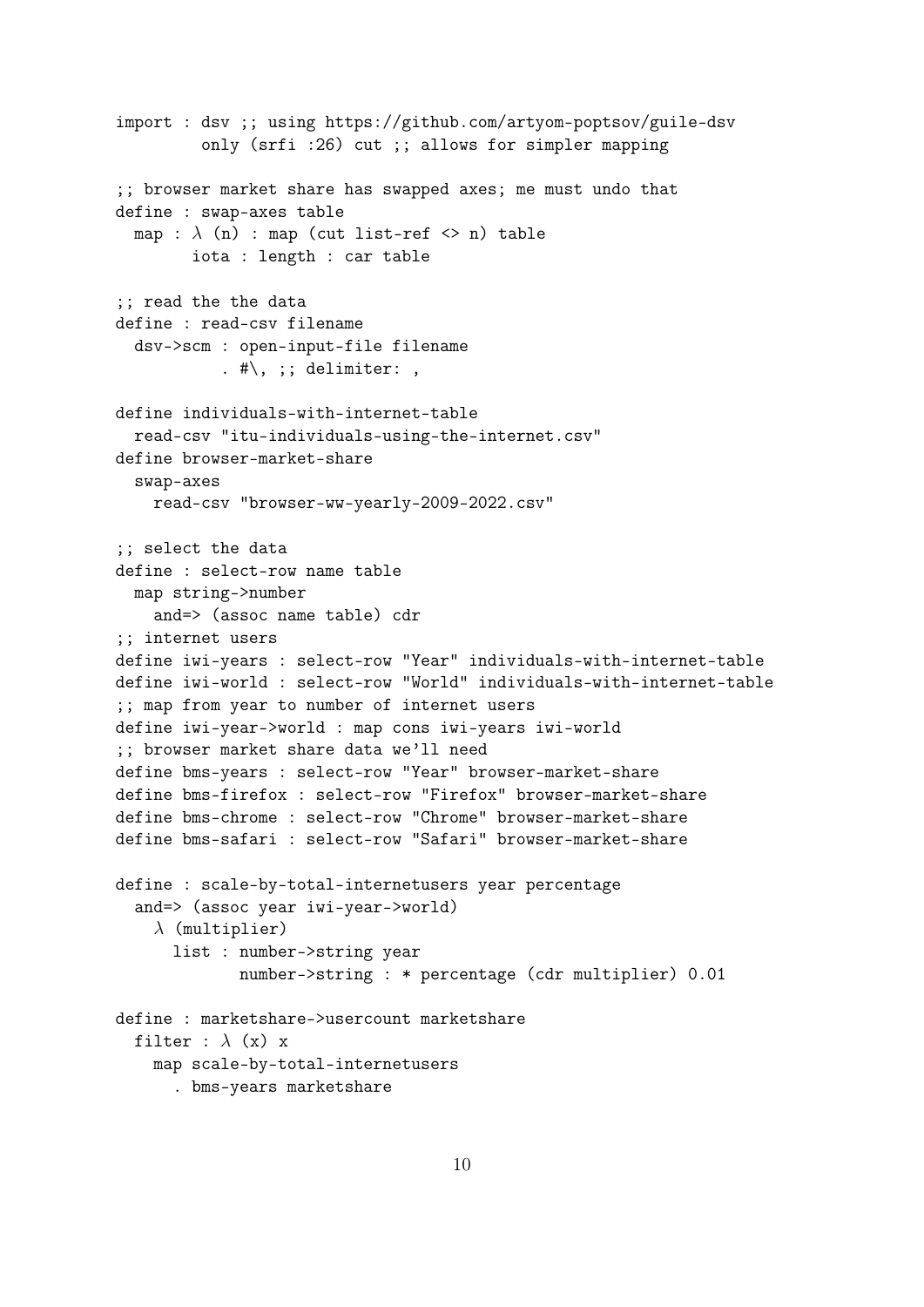```
;; combine the data
define firefox-usercount
 marketshare->usercount bms-firefox
define safari-usercount
 marketshare->usercount bms-safari
define chrome-usercount
  marketshare->usercount bms-chrome
;; also output the world internet usercount for comparison
define population-worldinternet
 map
    \lambda (year-to-population)
      map number->string
        list (car year-to-population) (cdr year-to-population)
    . iwi-year->world
;; output the data
scm->dsv firefox-usercount (open-output-file "firefox-usercount-world.csv") #\space
scm->dsv chrome-usercount (open-output-file "chrome-usercount-world.csv") #\space
scm->dsv safari-usercount (open-output-file "safari-usercount-world.csv") #\space
display "Firefox Users\n"
scm->dsv firefox-usercount (current-output-port) #\space
display "\nChrome Users\n"
scm->dsv chrome-usercount (current-output-port) #\space
display "\nSafari Users\n"
scm->dsv safari-usercount (current-output-port) #\space
scm->dsv population-worldinternet (open-output-file "all-usercount-world.csv") #\spac
display "\nInternet Users\n"
scm->dsv population-worldinternet (current-output-port) #\space
Firefox Users
2009 521.0359000000001
2010 601.2335
2011 575.8926
2012 507.7149
2013 424.01099999999997
2014 362.175
2015 310.4654
2016 256.3949
2017 213.1836
2018 194.2809
2019 188.2383
2020 193.48699999999997
2021 177.4162
```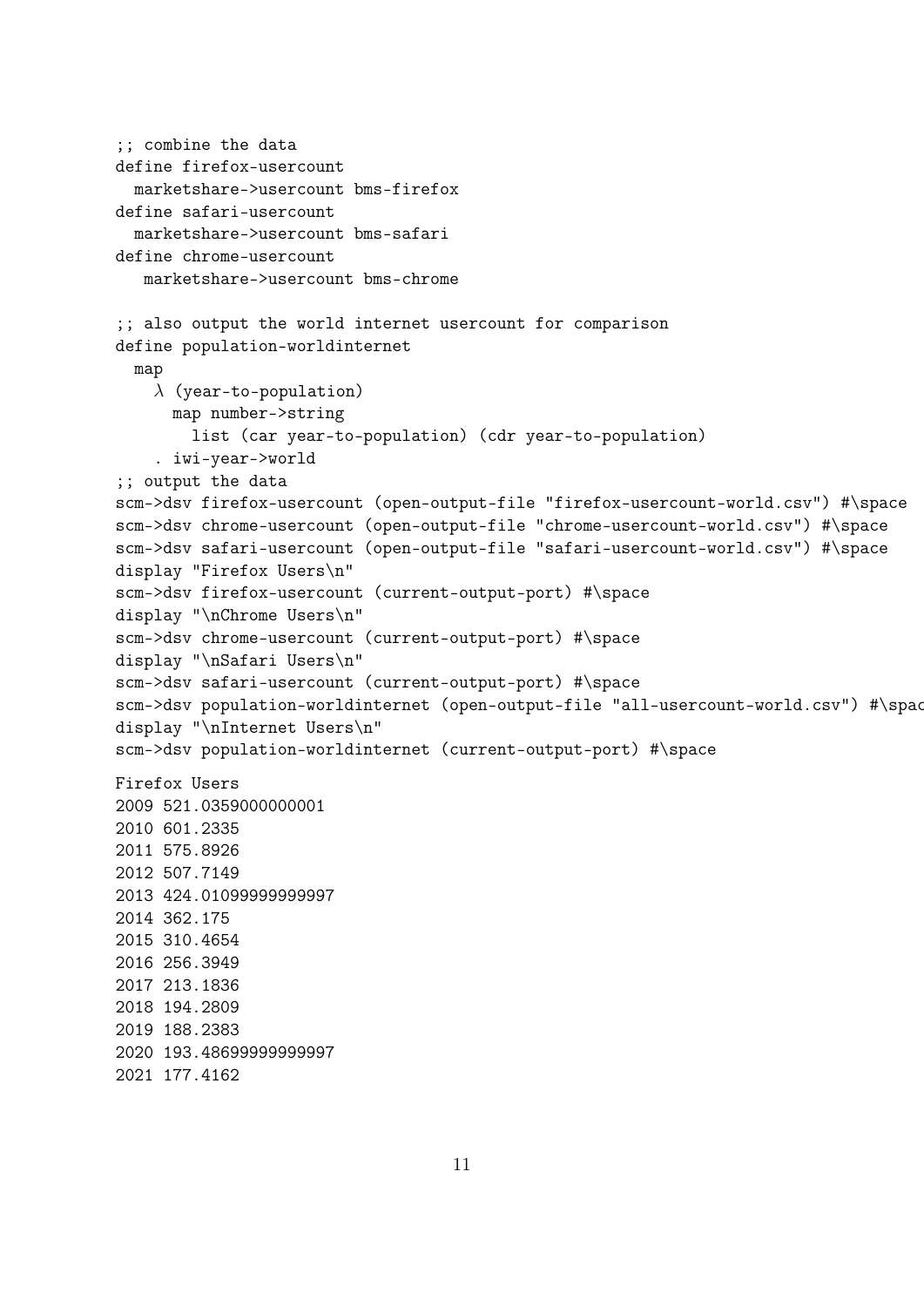Chrome Users 2009 55.7821 2010 197.10949999999997 2011 430.2346 2012 699.3910000000001 2013 888.2454000000001 2014 1070.85 2015 1325.4597999999999 2016 1578.9035999999999 2017 1858.3824 2018 2204.5848 2019 2607.7389000000003 2020 2961.91 2021 3158.6945 Safari Users 2009 58.89070000000001 2010 97.6633 2011 138.2664 2012 215.7848 2013 280.2828 2014 378.675 2015 385.7924 2016 428.18270000000007 2017 499.72440000000006 2018 538.0947 2019 653.2733999999999 2020 817.9639999999999 2021 926.289 Internet Users 2005 1023 2006 1147 2007 1367 2008 1545 2009 1727 2010 1981 2011 2174 2012 2387 2013 2562 2014 2750 2015 2954

2016 3217